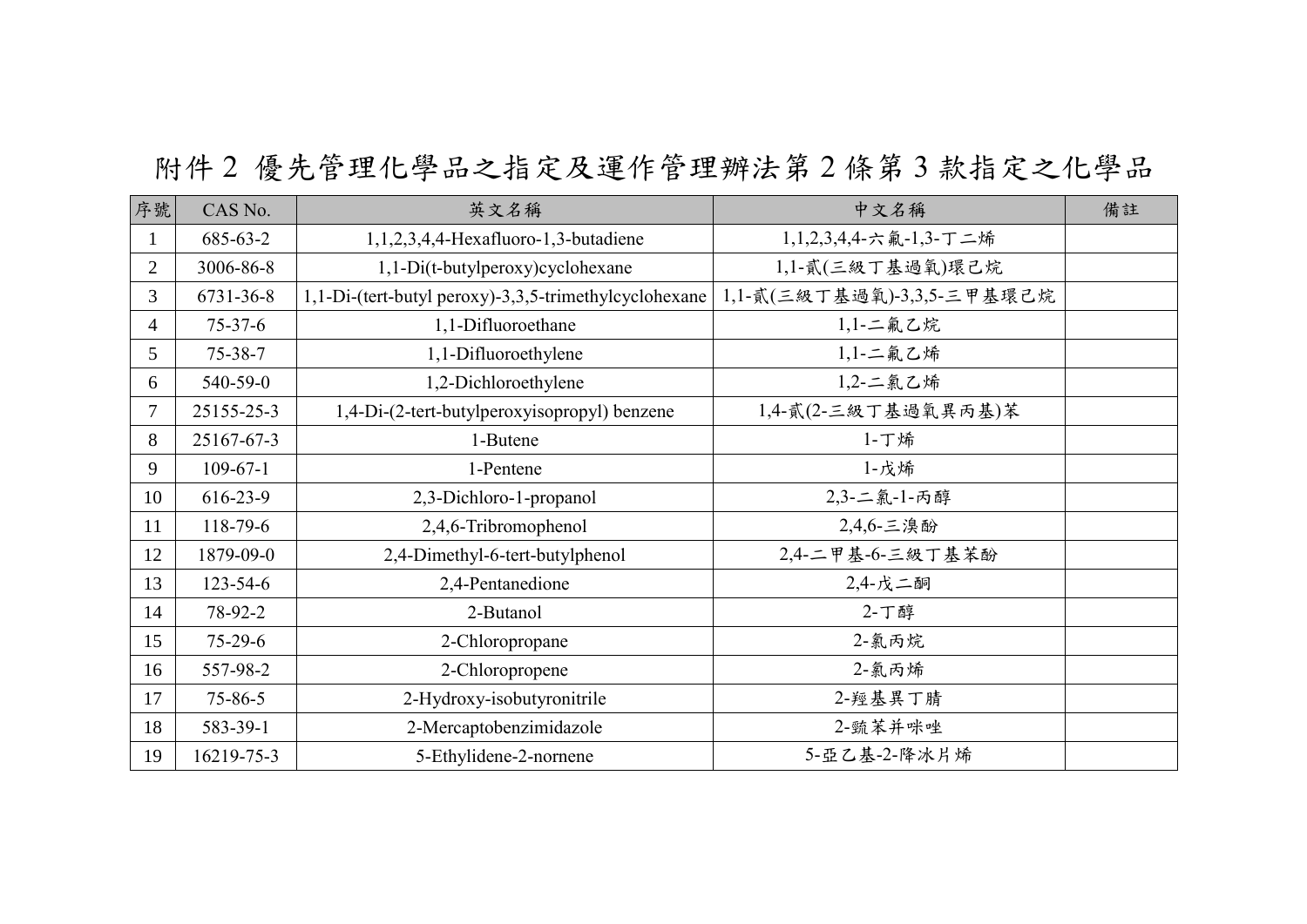| 20 | $67 - 64 - 1$  | Acetone               | 丙酮       |  |
|----|----------------|-----------------------|----------|--|
| 21 | 74-86-2        | Acetylene             | 乙炔       |  |
| 22 | $107 - 11 - 9$ | Allyamine             | 烯丙胺      |  |
| 23 | $96 - 05 - 9$  | Allyl methacrylate    | 甲基丙烯酸烯丙酯 |  |
| 24 | 12125-01-8     | Ammonium fluride      | 氟化銨      |  |
| 25 | $78-67-1$      | Azodiisobutyronitrile | 偶氮二異丁腈   |  |
| 26 | 10361-37-2     | Barium chloride       | 氯化鋇      |  |
| 27 | $100-47-0$     | Benzonitrile          | 苯甲腈      |  |
| 28 | $94 - 36 - 0$  | Benzoyl peroxide      | 過氧化二苯甲醯  |  |
| 29 | $106 - 97 - 8$ | <b>Butane</b>         | 丁烷       |  |
| 30 | 123-86-4       | Butyl acetate         | 乙酸丁酯     |  |
| 31 | $590 - 18 - 1$ | cis-2-Butene          | 順 2-丁烯   |  |
| 32 | $91 - 64 - 5$  | Coumarin              | 香豆素      |  |
| 33 | $108 - 93 - 0$ | Cyclohexanol          | 環己醇      |  |
| 34 | 68479-98-1     | Diethyltoluenediamine | 二乙基甲苯二胺  |  |
| 35 | $75 - 10 - 5$  | Difluoromethane       | 二氟甲烷     |  |
| 36 | $624 - 92 - 0$ | Dimethyl disulfide    | 二硫二甲烷    |  |
| 37 | $115 - 10 - 6$ | Dimethyl ether        | 二甲醚      |  |
| 38 | 628-96-6       | Dinitroethyleneglycol | 二硝基乙二醇   |  |
| 39 | 74-84-0        | Ethane                | 乙烷       |  |
| 40 | 141-78-6       | Ethyl acetate         | 乙酸乙酯     |  |
| 41 | $60 - 29 - 7$  | Ethyl ether           | 乙醚       |  |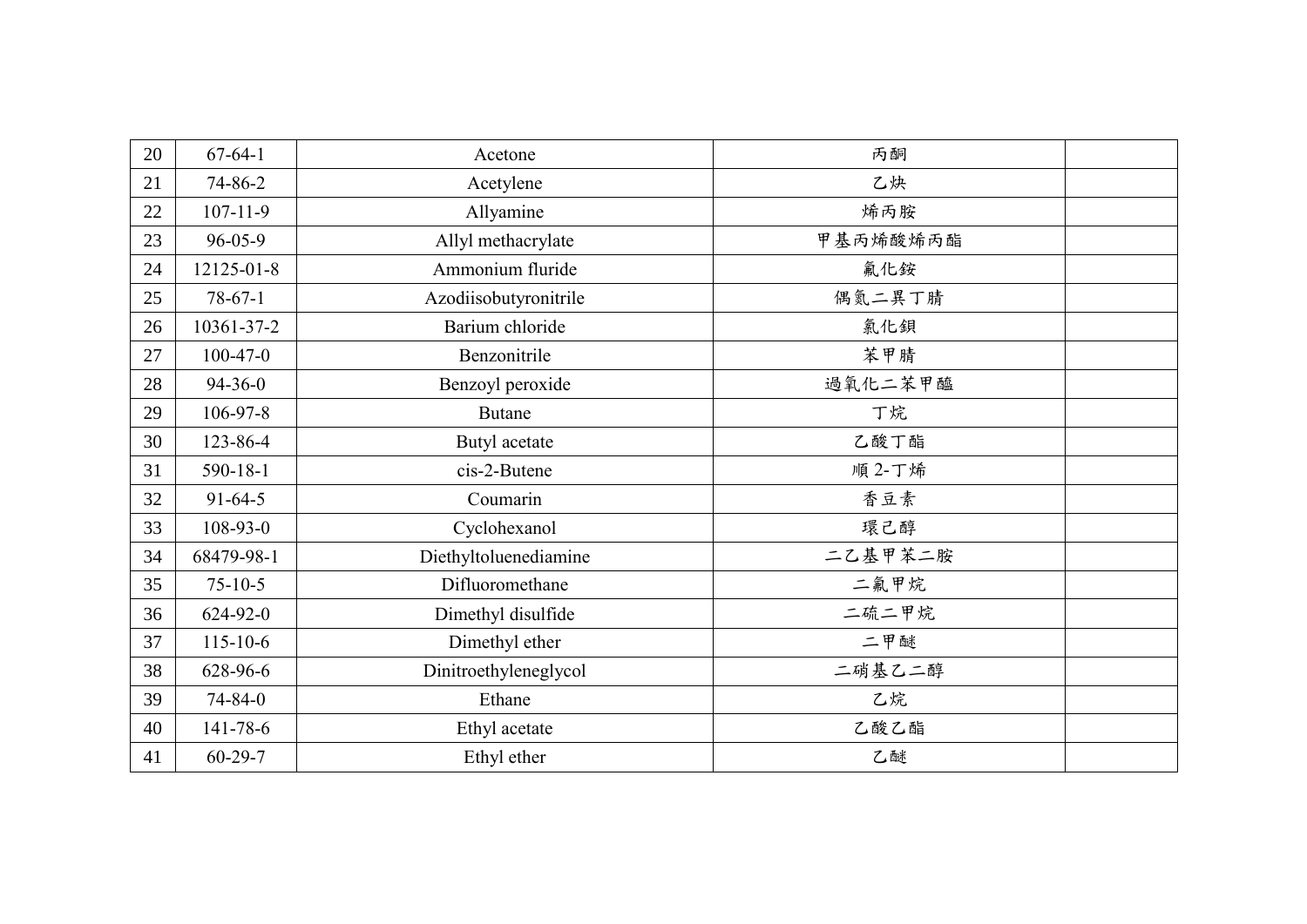| 42 | $75-08-1$      | Ethyl mercaptan              | 乙硫醇     |  |
|----|----------------|------------------------------|---------|--|
| 43 | $74 - 85 - 1$  | Ethylene                     | 乙烯      |  |
| 44 | 2807-30-9      | Ethylene glycol propyl ether | 乙二醇丙基醚  |  |
| 45 | 1333-74-0      | Hydrogen gas                 | 氫氣      |  |
| 46 | 7783-06-4      | Hydrogen sulfide             | 硫化氫     |  |
| 47 | 7782-61-8      | Iron trinitrate nonahydrate  | 硝酸鐵九水合物 |  |
| 48 | $123 - 51 - 3$ | Isoamyl alcohol              | 異戊醇     |  |
| 49 | $75 - 28 - 5$  | Isobutane                    | 異丁烷     |  |
| 50 | $110 - 19 - 0$ | Isobutyl acetate             | 乙酸異丁酯   |  |
| 51 | $115 - 11 - 7$ | Isobutylene                  | 異丁烯     |  |
| 52 | 78-78-4        | Isopentane                   | 異戊烷     |  |
| 53 | $108 - 21 - 4$ | Isopropyl acetate            | 乙酸異丙酯   |  |
| 54 | $67 - 63 - 0$  | Isopropyl alcohol            | 異丙醇     |  |
| 55 | 7439-95-4      | Magnesium powder             | 鎂粉      |  |
| 56 | 10265-92-6     | Methamidophos                | 甲胺磷     |  |
| 57 | $74 - 82 - 8$  | Methane                      | 甲烷      |  |
| 58 | 16752-77-5     | Methomyl                     | 滅多威     |  |
| 59 | 79-20-9        | Methyl acetate               | 乙酸甲酯    |  |
| 60 | 78-93-3        | Methyl ethyl ketone          | 丁酮      |  |
| 61 | $107 - 31 - 3$ | Methyl formate               | 甲酸甲酯    |  |
| 62 | 126-98-7       | Methylacrylonitrile          | 甲基丙烯腈   |  |
| 63 | 25639-42-3     | Methylcyclohexanol           | 甲基環己醇   |  |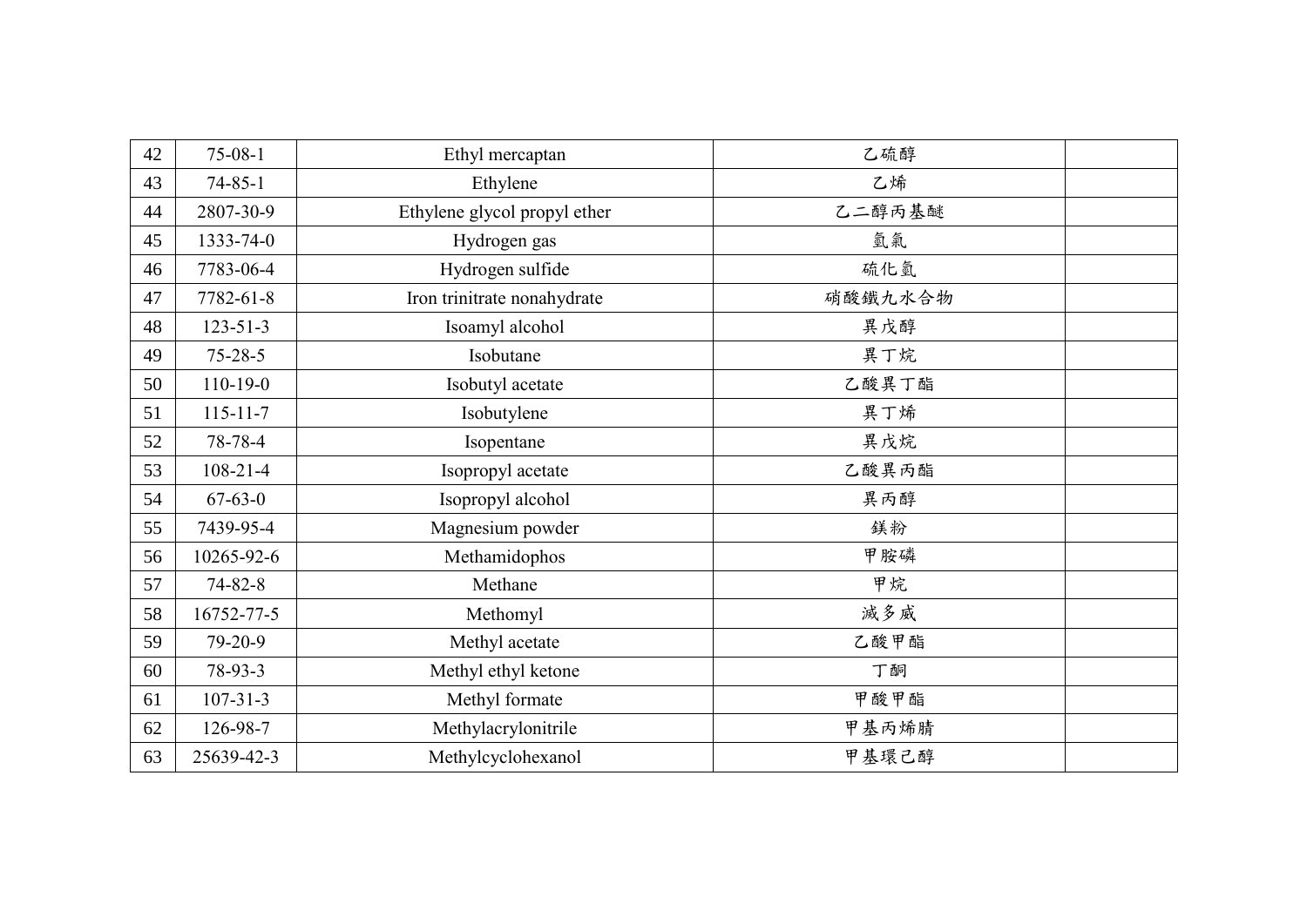| 64 | 583-60-8        | Methylcyclohexanone                                      | 甲基環己酮         |  |
|----|-----------------|----------------------------------------------------------|---------------|--|
| 65 | 64475-85-0      | Mineral spirit (Mineral thinner, petroleum spirit, white | 礦油精           |  |
|    |                 | spirit)                                                  |               |  |
| 66 | 3710-84-7       | N,N-Diethylhydroxylamine                                 | N,N-二乙基羥胺     |  |
| 67 | 7783-54-2       | Nitrogen trifluoride                                     | 三氟化氮          |  |
| 68 | 10024-97-2      | Nitrous oxide                                            | 一氧化二氮         |  |
| 69 | $91 - 15 - 6$   | o-Phthalodinitrile                                       | 鄰-二腈苯         |  |
| 70 | 7782-44-7       | Oxygen gas                                               | 氧氣            |  |
| 71 | 1910-42-5       | Paraquat dichloride                                      | 二氧百草枯         |  |
| 72 | $100 - 02 - 7$  | p-Nitrophenol                                            | 對硝基酚          |  |
| 73 | 74-98-6         | Propane                                                  | 丙烷            |  |
| 74 | 109-60-4        | Propyl acetate                                           | 乙酸丙酯          |  |
| 75 | $115-07-1$      | Propylene                                                | 丙烯            |  |
| 76 | $4080 - 31 - 3$ | Quaternium-15                                            | 四級銨鹽-15       |  |
| 77 | $106 - 51 - 4$  | Quinone                                                  | 醌             |  |
| 78 | 7803-62-5       | Silicon hydride<br>(Silane)                              | 四氫化矽          |  |
| 79 | 7775-09-9       | Sodium chlorate                                          | 氯酸鈉           |  |
| 80 | 7775-14-6       | Sodium dithionite                                        | 二亞硫磺酸鈉        |  |
| 81 | 7632-00-0       | Sodium nitrite                                           | 亞硝酸鈉          |  |
| 82 | 3006-82-4       | t-Butyl peroxy-2-ethylhexanoate                          | 過氧-2-乙基己酸三級丁酯 |  |
| 83 | 26748-41-4      | t-Butyl peroxyneodecanoate                               | 過氧新癸酸三級丁酯     |  |
| 84 | 614-45-9        | tert-Butyl peroxybenzoate                                | 過氧苯甲酸三級丁酯     |  |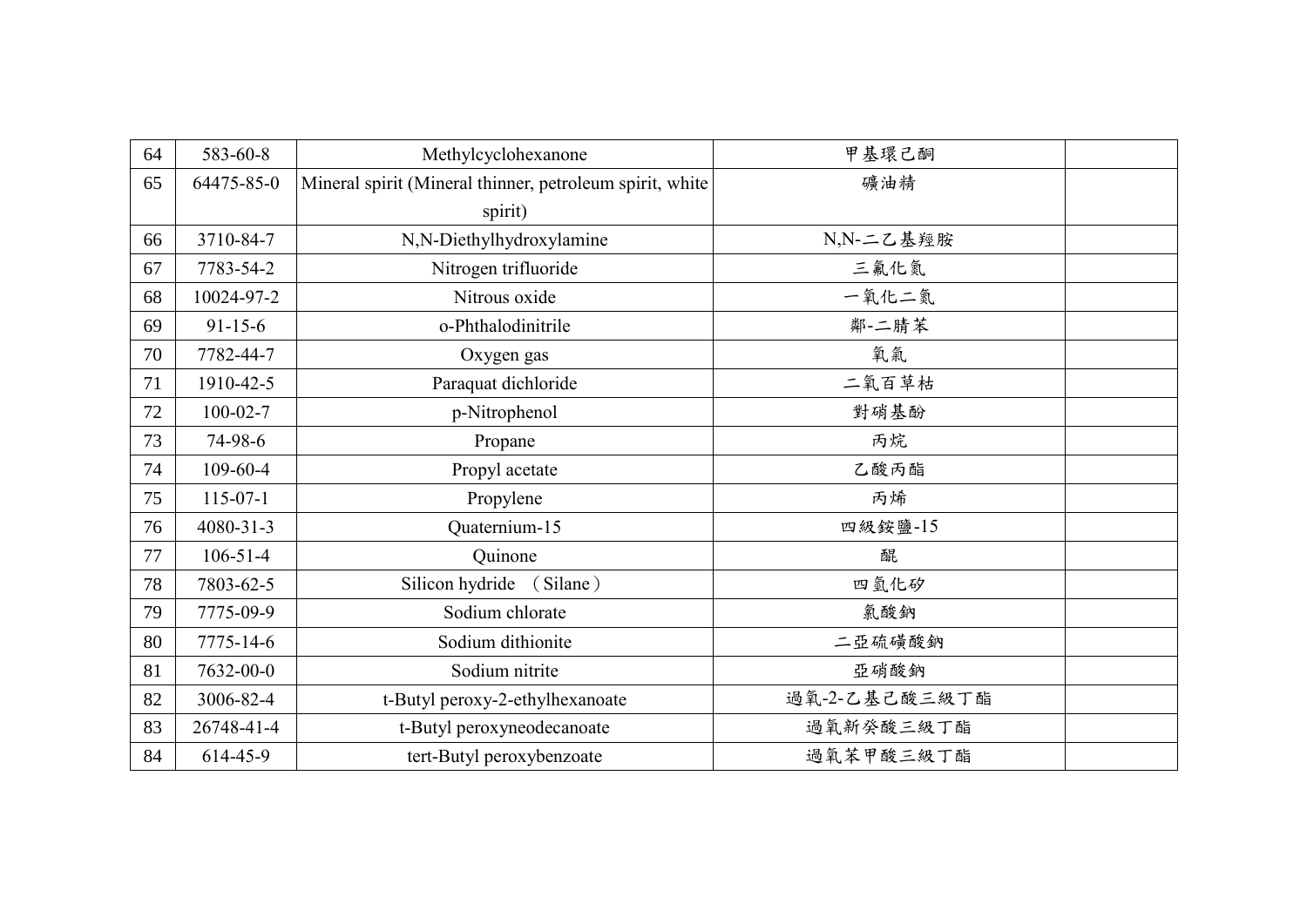| 85  | $75 - 76 - 3$  | Tetramethylsilane                                 | 四甲基矽烷                     |  |
|-----|----------------|---------------------------------------------------|---------------------------|--|
| 86  | $624 - 64 - 6$ | trans-2-Butene                                    | 反 2-丁烯                    |  |
| 87  | 87-90-1        | Trichloroisocyanuric acid                         | 三氯異三聚氰酸                   |  |
| 88  | 1445-79-0      | Trimethylgallium                                  | 三甲基鎵                      |  |
| 89  | 3385-78-2      | Trimethylindium                                   | 三甲基銦                      |  |
| 90  | 8006-64-2      | Turpentine                                        | 松節油                       |  |
| 91  | 7440-66-6      | Zinc powder                                       | 鋅粉                        |  |
| 92  | 13361-32-5     | Allyl cyanoacetate                                | 氰乙酸烯丙酯                    |  |
| 93  | 13963-57-0     | Aluminum acetylacetonate                          | 乙醯丙酮鋁                     |  |
| 94  | 15545-97-8     | 2,2'-Azobis(4-methoxy-2,4-dimethylpentanenitrile) | 2,2'-偶氮雙(4-甲氧基-2,4-二甲基戊腈) |  |
| 95  | 10326-27-9     | Barium chloride, dihydrate                        | 氯化鋇二水合物                   |  |
| 96  | 12069-69-1     | Basic copper carbonate                            | 鹼式碳酸銅                     |  |
| 97  | $366 - 18 - 7$ | Bipyridine                                        | 聯吡啶                       |  |
| 98  | 553-26-4       | 4,4'-Bipyridyl                                    | 4,4'-聯吡啶                  |  |
| 99  | 895-85-2       | Bis(4-methylbenzoyl)peroxide                      | 雙(4-甲基苯甲醯基)過氧化物           |  |
| 100 | 13122-18-4     | tert-Butyl 3,5,5-trimethylperoxyhexanoate         | 3,5,5-三甲基過氧己酸三級丁基酯        |  |
| 101 | $97 - 88 - 1$  | Butyl methacrylate                                | 甲基丙烯酸丁酯                   |  |
| 102 | $107 - 71 - 1$ | tert-Butyl peracetate                             | 過氧乙酸三級丁基酯                 |  |
| 103 | $63 - 25 - 2$  | Carbaryl                                          | 加保利                       |  |
| 104 | 55285-14-8     | Carbosulfan                                       | 丁基加保扶                     |  |
| 105 | 15263-52-2     | Cartap                                            | 培丹                        |  |
| 106 | 6283-25-6      | 2-Chloro-5-nitroaniline                           | 2-氯-5-硝基苯胺                |  |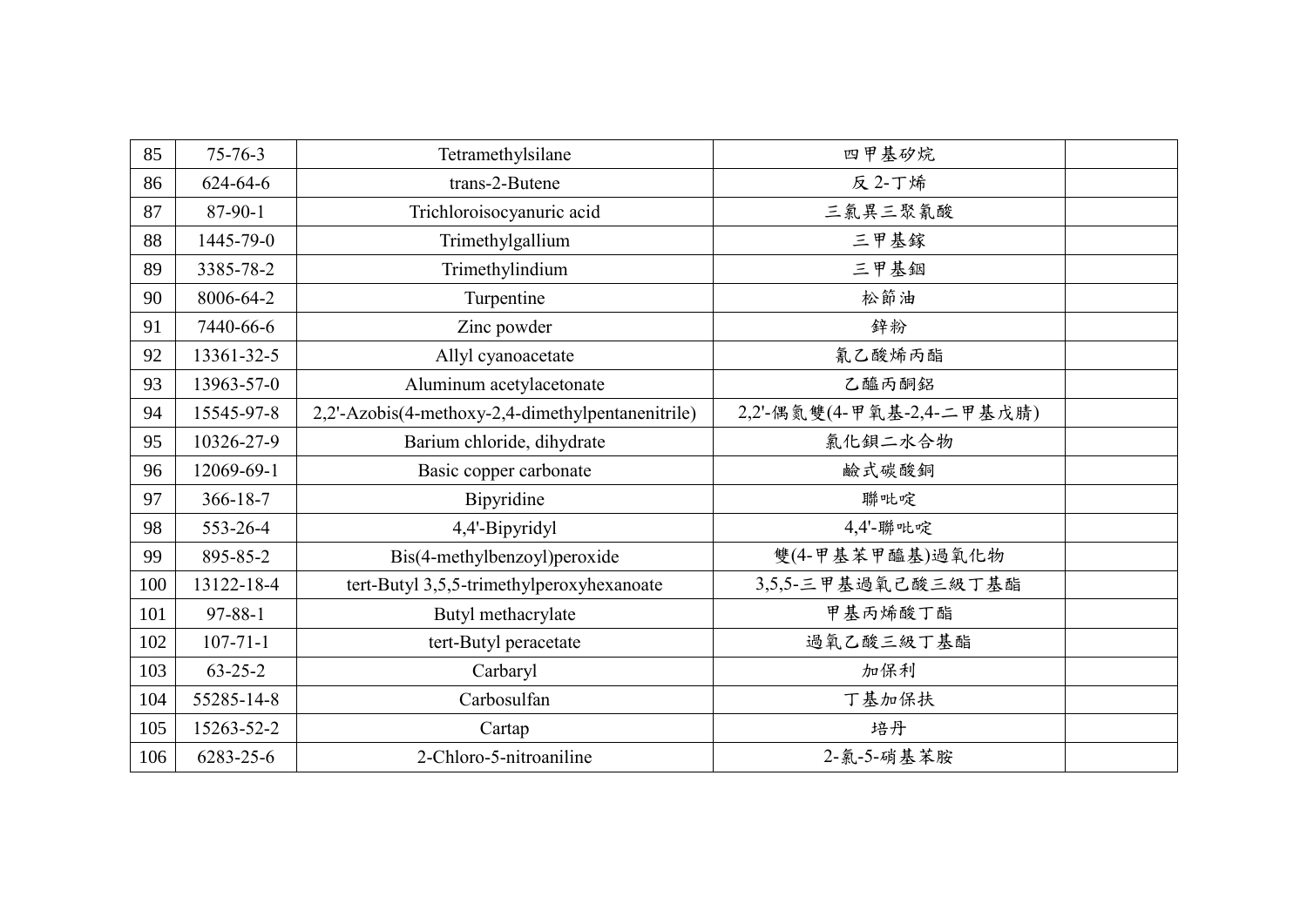| 107 | $69-09-0$      | Chlorpromazine hydrochloride                    | 氯丙啡噻胼鹽酸鹽                |  |
|-----|----------------|-------------------------------------------------|-------------------------|--|
| 108 | 10380-28-6     | Copper 8-quinolinol                             | 快得寧                     |  |
| 109 | $56 - 72 - 4$  | Coumaphos                                       | 蠅毒磷                     |  |
| 110 | 294-93-9       | 12-Crown-4                                      | 12-冠醚-4                 |  |
| 111 | 10031-43-3     | Cupric nitrate trihydrate                       | 硝酸銅                     |  |
| 112 | $110 - 82 - 7$ | Cyclohexane                                     | 環己烷                     |  |
| 113 | 52315-07-8     | Cypermethrin                                    | 賽滅寧                     |  |
| 114 | 24424-99-5     | Di(tert-butyl) carbonate                        | 貳(三級丁基)碳酸酯              |  |
| 115 | 999-21-3       | Diallyl maleate                                 | 順丁烯二酸二烯丙基酯              |  |
| 116 | $131 - 17 - 9$ | Diallyl phthalate                               | 鄰苯二甲酸二烯丙酯               |  |
| 117 | 19287-45-7     | Diborane                                        | 二硼烷                     |  |
| 118 | $608 - 33 - 3$ | 2,6-Dibromophenol                               | 2,6-二溴苯酚                |  |
| 119 | 34893-92-0     | 1,3-Dichloro-5-isocyanatobenzene                | 1,3-二氯-5-異氰酸基苯          |  |
| 120 | 2893-78-9      | Dichloroisocyanuric acid, sodium salt           | 二氯異三聚氰酸鈉鹽               |  |
| 121 | $91 - 66 - 7$  | N,N-Diethykaniline                              | N,N-二乙基苯胺               |  |
| 122 | $627 - 54 - 3$ | Diethyl telluride                               | 二乙基碲                    |  |
| 123 | 4074-88-8      | Diethylene glycol diacrylate                    | 二甘醇二丙烯酸酯                |  |
| 124 | 624-48-6       | Dimethyl maleate                                | 順丁烯二酸二甲酯                |  |
| 125 | $78-63-7$      | 2,5-Dimethyl-2,5-di(tert-butylperoxy)hexane     | 2,5-二甲基-2,5-貳(三級丁基過氧)己烷 |  |
| 126 | 71750-79-3     | Dimethylsiloxane, 3-[2-(aminoethyl)amino]propyl | 3-[2-(胺乙基)胺基]丙基甲基二甲基矽氧烷 |  |
|     |                | methyl                                          |                         |  |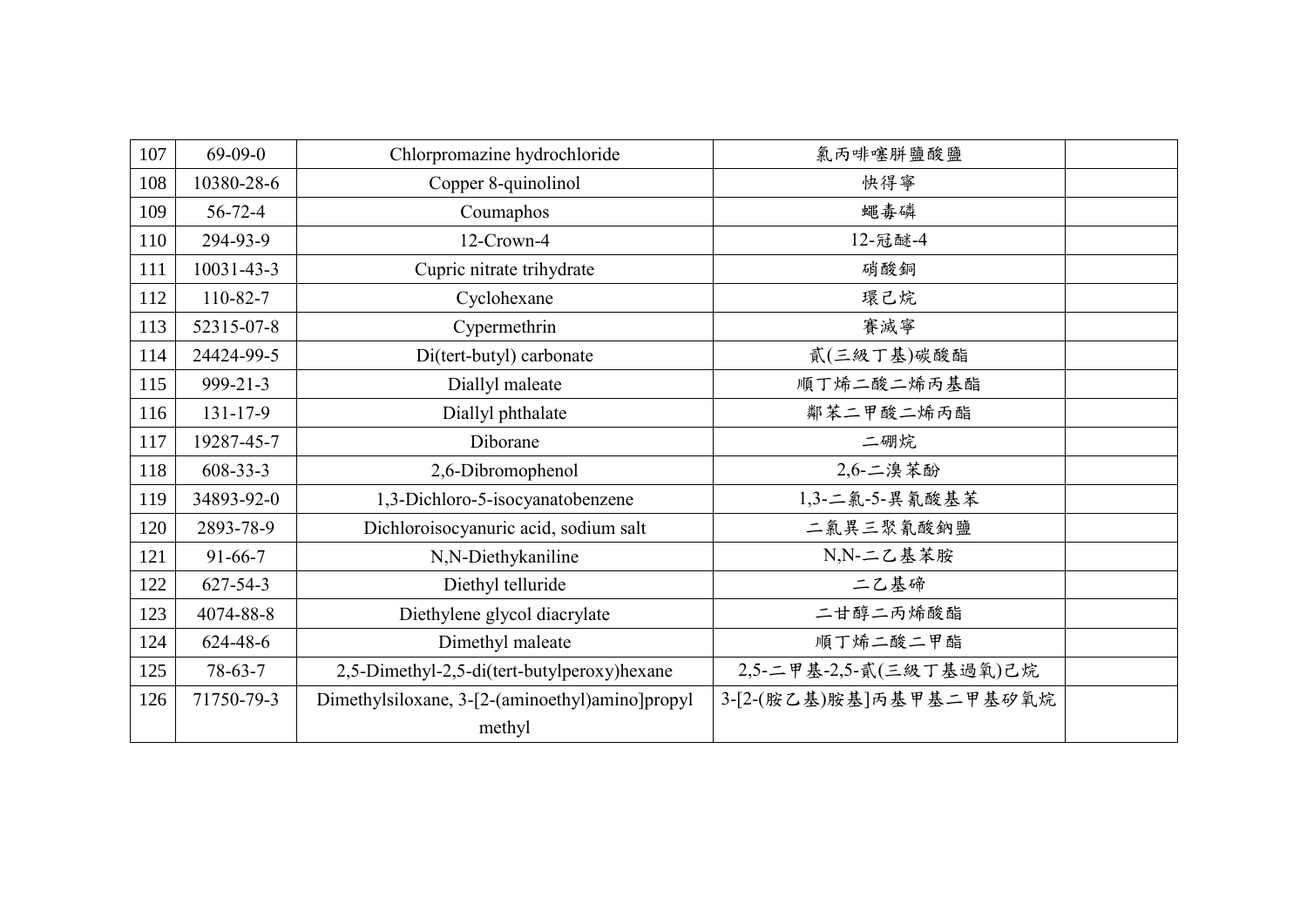| 127 | 106842-44-8     | Dimethylsiloxane,3-[(2-aminoethyl)amino]-2-isobutyl 3-[2-(胺乙基)胺基]-2-異丁基甲基二甲基矽 |                |  |
|-----|-----------------|-------------------------------------------------------------------------------|----------------|--|
|     |                 | methyl                                                                        | 氧烷             |  |
| 128 | 1590-87-0       | Disilane                                                                      | 二矽烷            |  |
| 129 | $563 - 12 - 2$  | Ethion                                                                        | 愛殺松            |  |
| 130 | $78 - 27 - 3$   | 1-Ethynylcyclohexanol                                                         | 1-乙炔基環己醇       |  |
| 131 | 7782-65-2       | Germanium tetrahydride                                                        | 四氫化緒           |  |
| 132 | $465 - 73 - 6$  | Isodrin                                                                       | 異艾劑            |  |
| 133 | 12108-13-3      | Manganese 2-methylcyclopentadienyl tricarbonyl                                | 三羰基 2-甲基環戊二烯基錳 |  |
| 134 | 2032-65-7       | Mercaptodimethur                                                              | 滅賜克            |  |
| 135 | 2935-90-2       | Methyl 3-mercaptopropionate                                                   | 3-巰基丙酸甲酯       |  |
| 136 | 74-99-7         | Methyl acetylene                                                              | 甲基乙炔           |  |
| 137 | $80 - 62 - 6$   | Methyl methacrylate                                                           | 甲基丙烯酸甲酯        |  |
| 138 | $563 - 45 - 1$  | 3-Methyl-1-butene                                                             | 3-甲基-1-丁烯      |  |
| 139 | $2820 - 51 - 1$ | Nicotine hydrochloride                                                        | 菸鹼鹽酸鹽          |  |
| 140 | $1113 - 02 - 6$ | Omethoate                                                                     | 毆滅松            |  |
| 141 | $301 - 12 - 2$  | Oxydemeton-methyl                                                             | 滅多松            |  |
| 142 | 591-93-5        | 1,4-Pentadiene                                                                | 1,4-戊二烯        |  |
| 143 | $109 - 66 - 0$  | Pentane                                                                       | 戊烷             |  |
| 144 | 51630-58-1      | Phenvalerate                                                                  | 芬化利            |  |
| 145 | $92 - 43 - 3$   | 1-Phenyl-3-pyrazolidone                                                       | 1-苯基-3-吡唑啉酮    |  |
| 146 | 7758-05-6       | Potassium iodate                                                              | 碘酸鉀            |  |
| 147 | 7758-09-0       | Potassium nitrite                                                             | 亞硝酸鉀           |  |